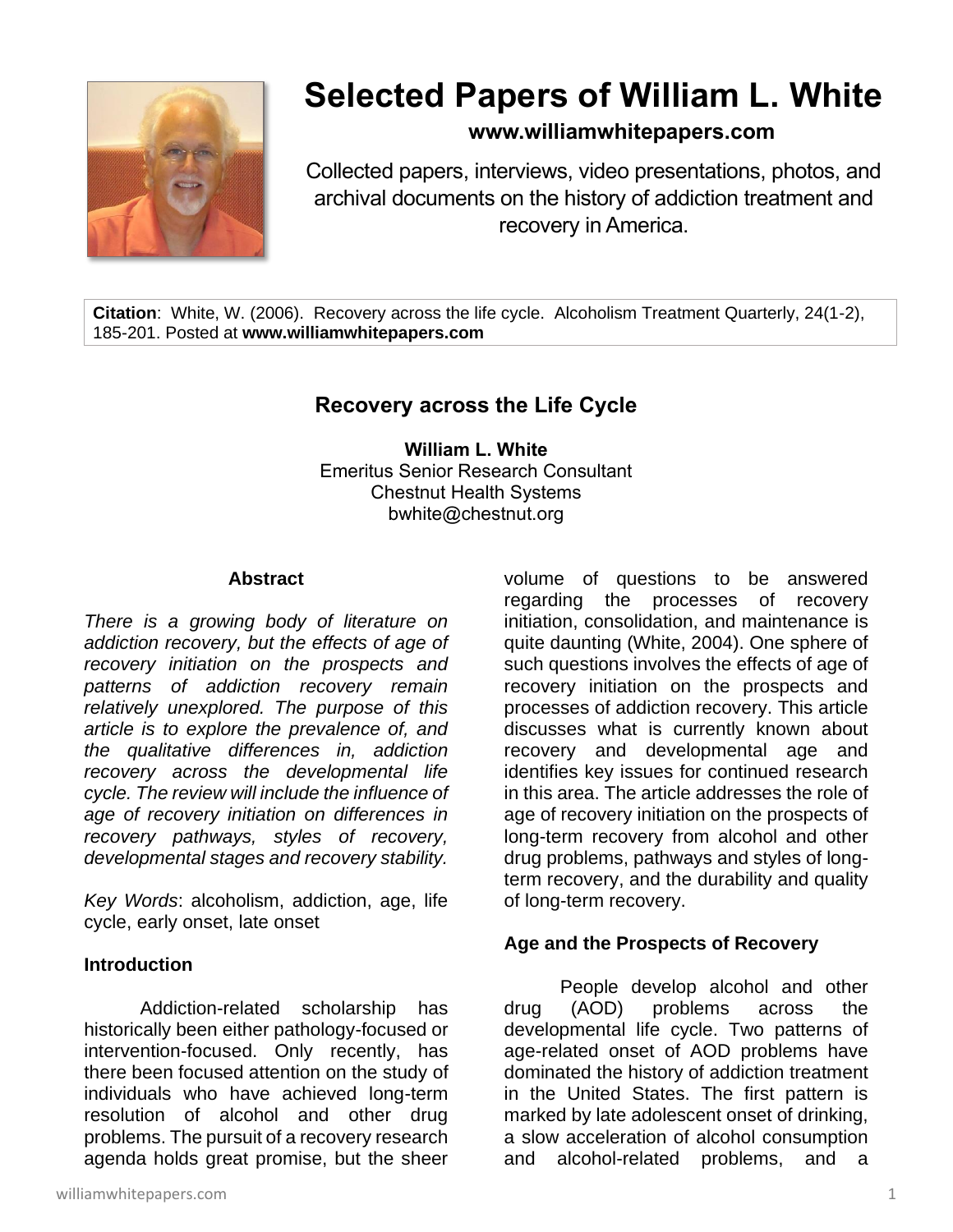maturing of those problems into a point of crisis and help-seeking at mid-life. The second pattern was the adolescent onset of narcotic use, the progression of that use to physical dependence, and the rise of opiaterelated problems that brought one to treatment during early adulthood. Most of what we know about addiction, treatment and recovery is based on the onset of alcohol and other drug use in mid-to-late adolescence and the flowering of that use into clinical disorders during early adulthood to mid-life (White, 1998). Two new patterns challenge this knowledge base: the early (pre-adolescent) onset of AOD use and subsequent problems and the growth of lateonset AOD-related problems.

*Does early age of onset of AOD use and related problems affect the prognosis for long-term recovery?* The age of onset of AOD experimentation and regular use has progressively declined (Dennis, Babor, Roebuck, & Donaldson, 2002; Stoltenberg, Hill, Mudd, Blow, & Zucker, 1999; Presley, Meilman, & Lyerla, 1991) for both adolescent males and females (Substance Abuse and Mental Health Services Administration, 1999). Pre-adolescent onset of AOD use is particularly evident in youth entering juvenile justice and addiction treatment facilities (U.S. Department of Justice, 1994). More than 80% of the 600 youth admitted to the recently completed Cannabis Youth Treatment study began regular substance use between the ages of 12 and 14 (Dennis, Titus, et al., 2002). Such early onset has many clinical consequences (White, Godley & Dennis, 2003). The National Longitudinal Alcohol Epidemiological Survey found that the risk of adult alcohol dependence was directly related to age of onset: before age 15 (40%), age 17 (24.5%), ages 18-19 (16.5%), ages 20-22 (10%). The risk of adult alcohol dependence increased an average of 9% for each decreasing year of age of onset (Grant & Dawson, 1997). Similar findings have been found on the relationship of age of onset of use of other drugs on the risk of adult drug dependence (Dennis, Babor, et al, 2002).

In addition to increasing the risk of developing a substance use disorder, early age of onset of regular AOD use is associated with rapid problem development (Kreichbaun & Zering, 2000), greater problem severity and complexity (e.g., psychiatric comorbidity) (National Institute on Alcohol Abuse and Alcoholism, 2003; Arria, Dohey, Mezzich, Bukstein, & Van Thiel, 1995), less social support for subsequent recovery (Sobell, Sobell, Cunningham, & Agrawal, 1998), and poorer treatment outcomes as measured by rates of post-intervention relapse (Keller et al., 1992; Kessler et al., 2001; Chen & Millar, 1998). More studies are needed to confirm this relationship between lowered age of onset and reduced prognosis for long-term recovery and to identify the precise mechanisms that compromise these recovery outcomes (Chou & Pickering, 1992). Several mechanisms could be at work here, e.g., increased biological vulnerability of pre-adolescents to drug effects, developmental deficits resulting from early onset, lack of family/social support contributing both to problem onset and reduced recovery support resources. Those with late adolescent to young adulthood onset of AOD use who go on to develop AOD problems may have better recovery outcomes than those with early onset because of lower cumulative consumption, less psychiatric comorbidity, and greater social supports (Brennan & Moos, 1995; Sobell, et al., 1998).

If the long-term effects of precocious substance experimentation are confirmed by additional studies, the lowered age of onset of substance use may stand as one of the most socially and clinically significant drug trends of the past century. If poorer longterm recovery outcomes are confirmed, identifying the precise mechanisms that increase risks of problem development and compromise recovery outcomes will be crucial to the development of more effective prevention, early intervention and treatment strategies. Isolating those mechanisms and testing strategies for amelioration of their effects is an important research agenda.

*Does recovery prognosis for lateonset AOD problems differ from the recovery prognoses for other patterns of onset?*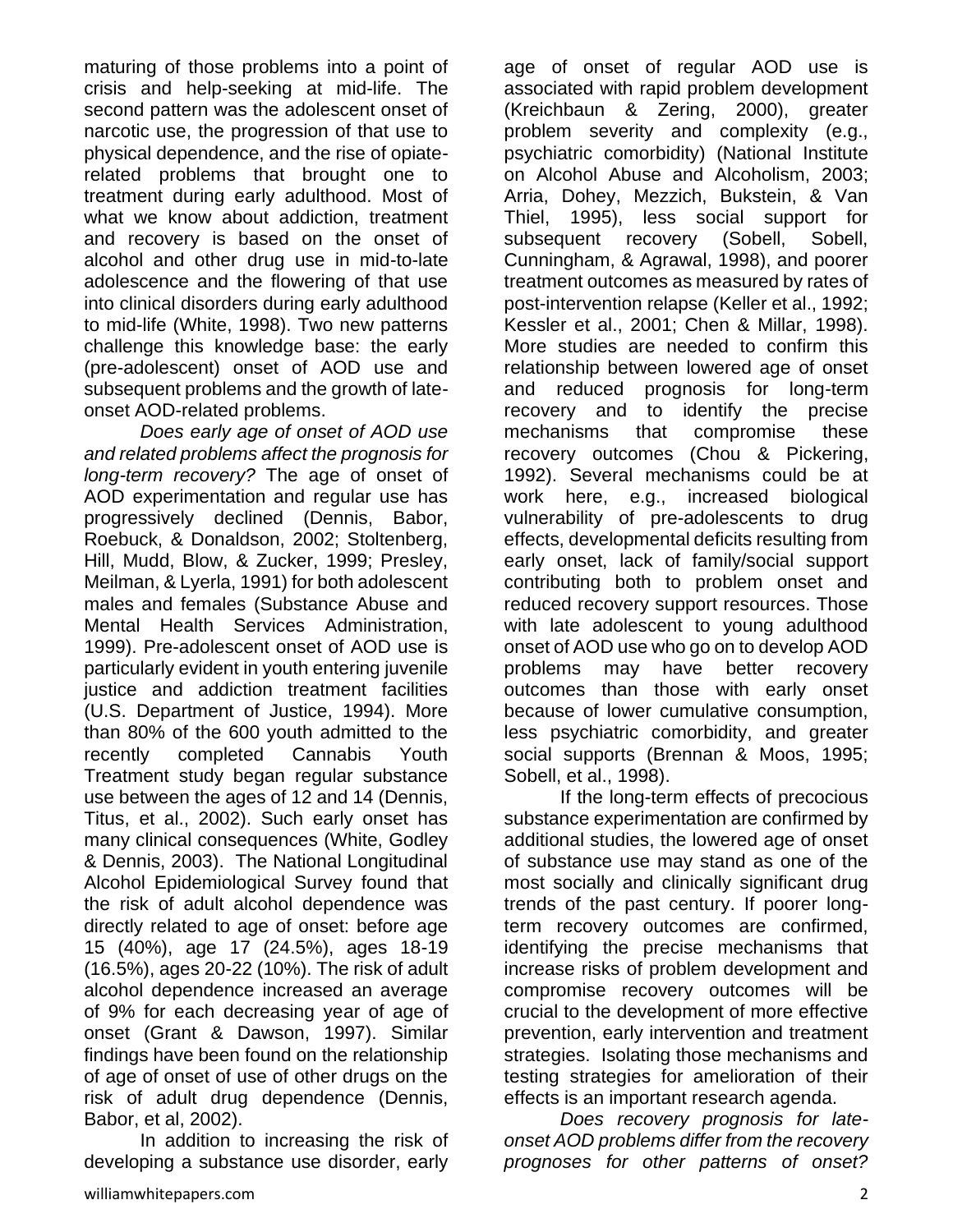Alcohol consumption declines in adulthood with advancing age, but alcohol exposure remains high (60% of adults between age 60-94 consume alcohol), and heavy drinking is reported in 13% of men and 2% of women over 60. Some 15% of older alcoholics also suffer from concurrent drug dependence (often related to prescribed medication). About two-thirds of older adults who drink heavily are alcoholics who began drinking in adolescence and whose alcohol problems progress into old age. The remaining third are characterized by a lack of risk factors (e.g., family history of alcoholism), a nonproblematic relationship with alcohol through early and midlife, and the emergence of identifiable problems and consequences related to drinking late in life (Rigler, 2000).

Sometimes referred to as "late onset alcoholism," these patterns of problematic drinking are spawned by different vulnerabilities: age-related alterations in biological sensitivities to alcohol, selfmedication of acute and chronic pain, use of alcohol as a balm for stressful life events (e.g., deaths, separations, retirement), or enmeshment in drinking social groups following retirement. Those elderly persons with shorter heavy drinking histories have better outcomes than those with longer heavy drinking histories (Rigler, 2000; Schutte, Brennan, & Moos, 1994; Atkinson, Tolson, & Tuner, 1990). Somewhat counterintuitive is the finding that recovery among late-onset heavy drinkers is associated with increased stressors, suggesting that the continued presence of financial and healthrelated stressors may actually serve to enhance motivation for recovery maintenance (Moos, 1994).

Escalating life expectancies and shorter work lives will exert an unknown effect on the future prevalence of substance use disorders. What is clear is that new patterns of late-onset alcohol problems spring from complex etiological sources, unfold in diverse patterns and seem to respond to different treatment and support strategies. Without further refinements in the treatment of older adults, the misapplication of adult treatment philosophies and techniques may become as marked as the

earlier misapplication of such technologies to adolescents. Assuring that this does not occur is an important research and clinical practice agenda.

*Does one's prognosis for successful long-term recovery differ depending on the age at which that recovery is initiated (separate from the issue of the age at which problems developed)?* There are two emerging bodies of data that shed some light on this question.

The first body of data encompasses outcome studies of adolescent treatment. Some of the key findings of these studies include the following (see Risberg & White, 2003; White, Dennis, & Godley, 2002; Godley, Godley, Dennis, Funk, & Passetti, 2002):

- Many adolescents mature out of substance-related problems in the transition into adult role responsibilities (see later discussion of styles of recovery).
- For other adolescents, substance use develops into a chronic, debilitating disorder, recovery from which is often proceeded by multiple treatment episodes spanning years.
- Most adolescents are precariously balanced between recovery and relapse in the months following treatment. The period of greatest vulnerability for relapse is in the first 30 days following treatment.
- The most common outcomes of adolescent treatment are enhancements in global functioning (increased emotional health and improved functioning in the family, school, and community) and reduced substance use (to approximately 50% of pre-treatment levels) rather than complete and enduring cessation of alcohol and other drug use.
- The stability of recovery is enhanced by post-treatment monitoring and periodic recovery checkups.

One of the most significant findings emerging from adolescent treatment outcome studies is the finding that the earlier the intervention (in terms of age and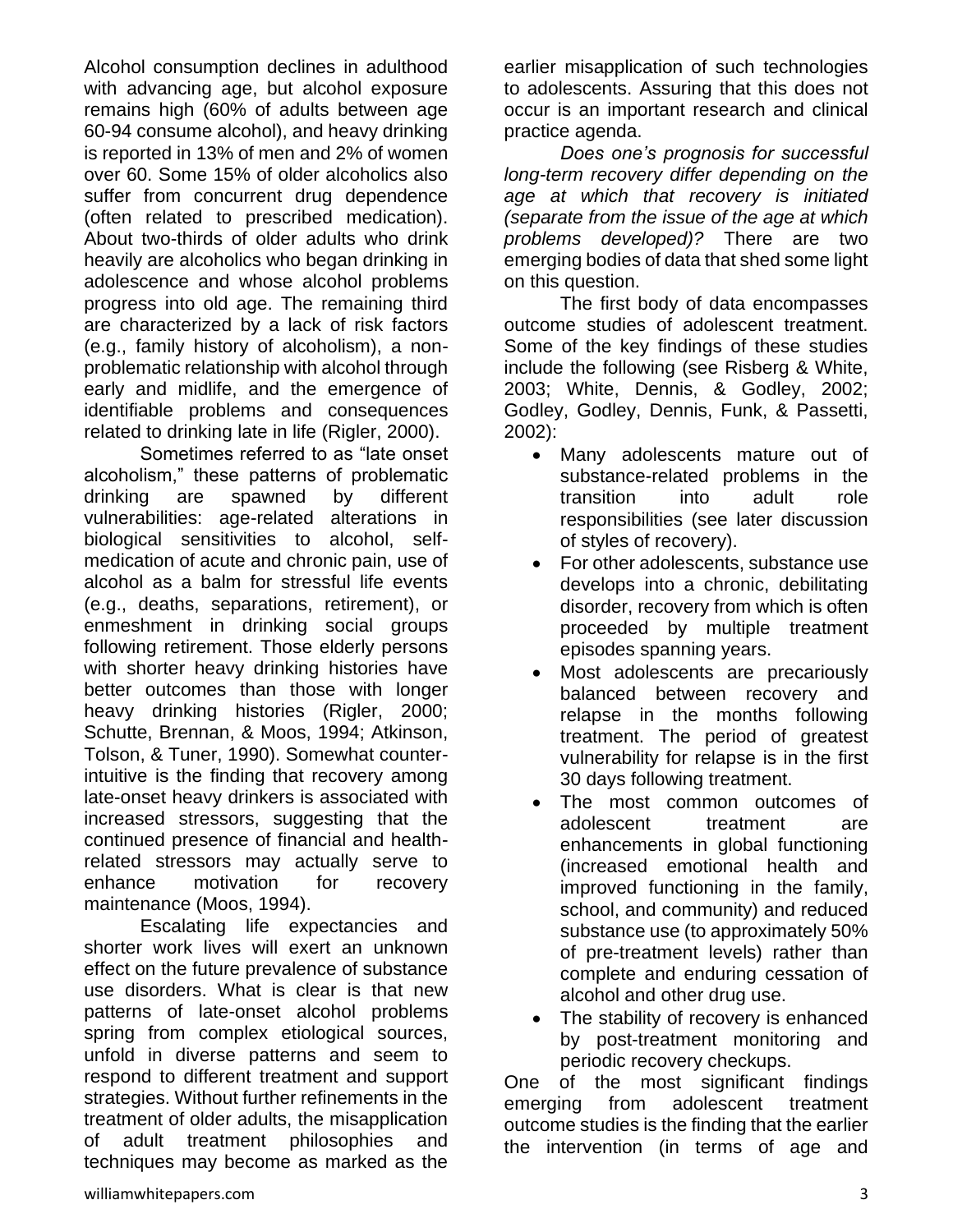months/years of use) with a substance use disorder, the better the clinical outcomes, the shorter the addiction career, and the longer and more stable the recovery career (Risberg & White, 2003).

The second source of information is that collected on treatment/recovery outcomes for older adults. Findings from this data include the following:

- Remission rates for older problem drinkers are comparable to those achieved by younger adults at short term (1-4 years) follow-up (Schutte, Brennan, & Moos, 1994), but older adults have lower remission rates than younger adults at long-term (10 years) follow-up (Schutte, Byrne, Brennan, & Moos, 2001).
- Remission in older problem drinkers is associated with less alcohol use, gender (female), marital status (married), employment status (unemployed), social support (less than that of unremitted drinkers) and presence of depression and acute and chronic health problems (Schutte, Brennan, & Moos, 1994; Schutte, Bryne, Brennan, & Moos, 2001
- Goldman (1983), in a review of the cognitive impairments associated with alcoholism, concluded that most of the enduring deficits related to alcoholism following recovery were associated with older alcoholics with lengthy drinking histories. Most of the studies reviewed by Goldman found that cognitive functioning returned with sustained abstinence. While simple areas of cognitive functioning may be quickly regained in recovery, other areas such as tasks requiring more novel and rapid information processing are the last to return. The differences in findings across studies could well reflect differences in the ages of onset of addiction and recovery.

In summary, existing studies suggest that recovery rates are low among adolescents, increase through adulthood,

williamwhitepapers.com 4

and then decline in late life. Granfield and Cloud's (1999) concept of *recovery capital* may help interpret these findings. Recovery capital is the amount and quality of resources that one can bring to bear to initiate and sustain recovery from addiction. What most distinguishes adolescents and older adults from adult populations is the failure to have developed sufficient recovery capital among adolescents and the loss of recovery capital among older adults. The adult rehabilitation model that seeks to resolve problems so that prior levels of functioning can be naturally assumed may be inappropriate for both adolescents and older adults. A shift in focus from problem elimination to building recovery capital for these groups might prove highly beneficial in enhancing recovery outcomes.

There is a body of literature of addiction and treatment careers (Frykholm, 1985; Hser, Anglin, Grella, Longshore, & Prendergast, 1997), but no comparable body of literature on recovery careers. A researchgenerated cartography of addiction recovery could plot the influence of multiple dimensions on the prospects and processes of long-term recovery, including the influences of age of problem onset and the age of recovery initiation.

## **Styles and Pathways of Recovery**

*Are there qualitative differences in the process of recovery initiation across the life cycle?* There is a growing body of literature describing the varieties of recovery experience.

*Incremental versus Climactic Change* Recovery from alcohol and other drug problems may be achieved through a process of incremental change over a considerable period of time (Prochaska, Norcross, & DiClemente, 1994), or by a sudden, life-transforming experience that is unplanned, vivid, positive and permanent (Miller & C'de Baca, 2001). Variations in such styles across the life cycle have not been rigorously evaluated. Early studies of conversion-like transformations of personal identity noted that most such climactic experiences occurred during the adolescent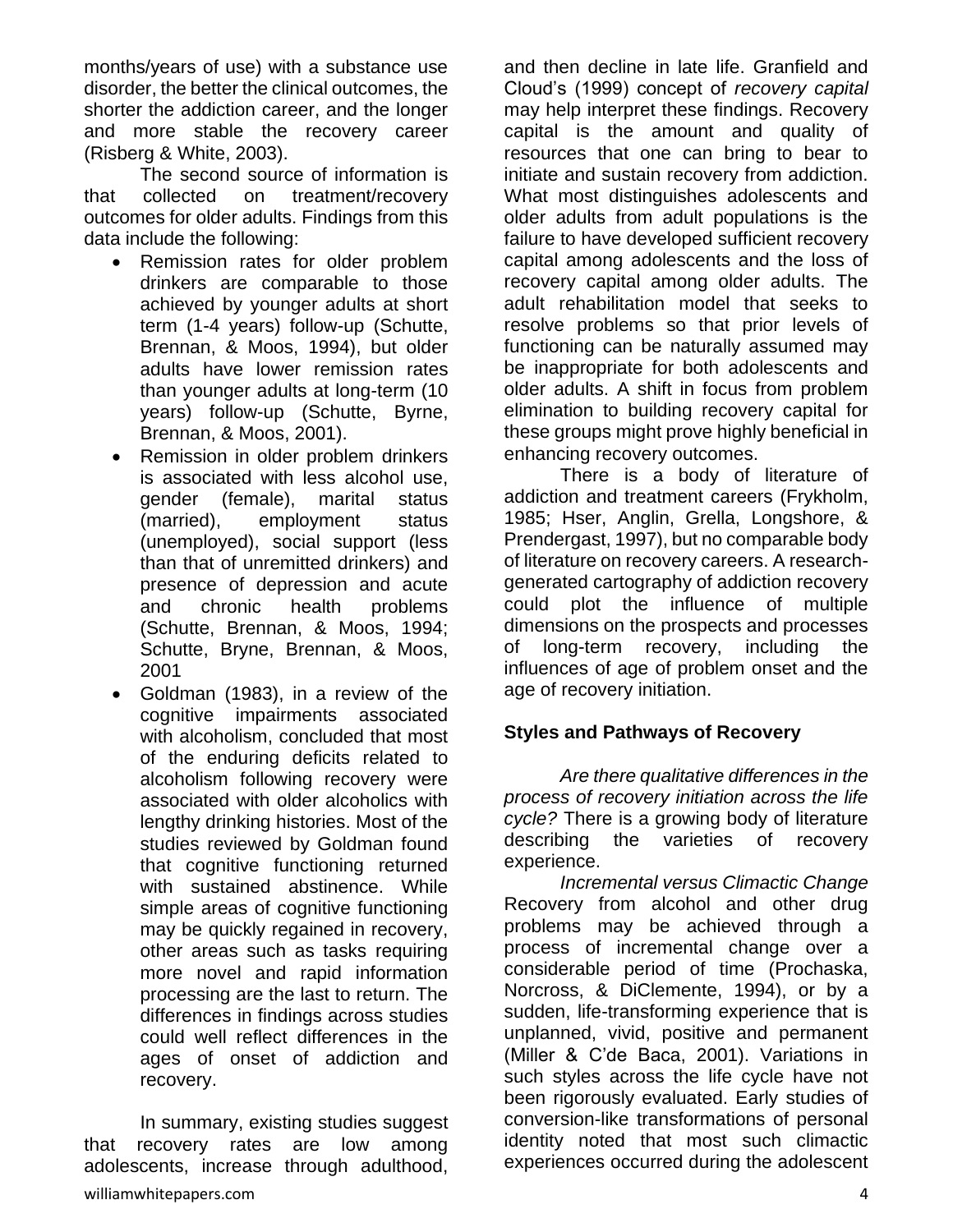years (Starbuck, 1901; James, 1902/1985), but modern studies of sobriety-inducing transformative change find such experiences happening primarily in adulthood (Loder, 1989; Miller & C'de Baca, 2001). In short, we know very little about differences in patterns of recovery initiation across the developmental life cycle.

*Abstinence-based Recovery versus Moderated Recovery (Problem Resolution)* There is evidence that individuals resolve AOD problems through a variety of styles:

- Complete and enduring abstinence from those psychoactive substances previously associated with life problems with the substitution of other secondary drugs (e.g., alcohol, cannabis, caffeine) at sub-clinical levels (moderated use that does not meet DSM-IV criteria for substance abuse or substance dependence).
- Complete and enduring abstinence from all traditional "drugs of abuse."
- Deceleration of AOD use to subclinical levels.
- Prolonged abstinence followed by initiation of sub-clinical levels of AOD use (White, 1996).

There is further evidence that the viability of these strategies differs considerably across the categories of personal vulnerability (e.g., family history of AOD problems), problem severity, problem complexity, and family and social supports. What is not clear is the prevalence of these styles across age groups and the degree to which shifts in these styles can occur over time in the same individuals. Many adolescents shift from use to non-use or from problematic to nonproblematic use as they move through their teens and twenties into their thirties (Chen & Kandel, 1995), but the cultural stand of "zero tolerance" towards adolescent AOD use makes even the acknowledgement of this latter potential a "third rail" issue often avoided because of the potential damage to one's professional career.

There is evidence that some elderly people with alcohol-related problems

resolve such problems by reducing the frequency, intensity and circumstances of their drinking (Heather & Robertson, 1983). In a 16-20 year treatment follow-up study, Nordstrom and Berglund (1987) found that active alcohol dependence declined and stable recovery (defined as sustained abstinence or sub-clinical social drinking) increased over time. As for transitions in recovery style, they found that 40% of the sample initially abstinent in the first six years following treatment later consumed alcohol at subclinical levels (no longer meeting diagnostic criteria for abuse or dependence) during the second decade of follow- up. In a ten-year follow-up study of older problem drinkers, Schutte and colleagues (2003) found that 63% of former problem drinkers were consuming alcohol without identifiable problems. The majority of this non-abstinent remission group did not have severe problem drinking histories. In a sixty-year follow-up of alcoholic men, Vaillant (2003) found 32% of his original sample abstinent and only 1% who had sustained controlled drinking. The differences in the two studies suggests that the likelihood of successful controlled drinking among older former problem drinkers declines in relationship to the severity of their original drinking problem, a finding consistent with earlier research (Hermos, Locastro, Glynn, Bouchard, & Labry, 1988). The most frequent patterns in the Vaillant (2003) study were the movement from problem drinking to abstinence and the movement from problem drinking to experiments with controlled drinking followed by abstinence.

The findings of a 33-year follow-up study of heroin addicts (Hser, Hoffman, Grella, & Anglin, 2001) challenges the theory of an inevitable age-related maturing out of drug problems. Hser and her colleagues found very stable patterns of heroin use over more than three decades. While many of those studied had achieved some periods of abstinence, only 46% were able to achieve five years of abstinence within the 33-year period studied, and the group as a whole showed high past-year rates for multiple drugs (heroin, 40.5%; marijuana, 35.5%; cocaine, 19.4%; and daily alcohol use,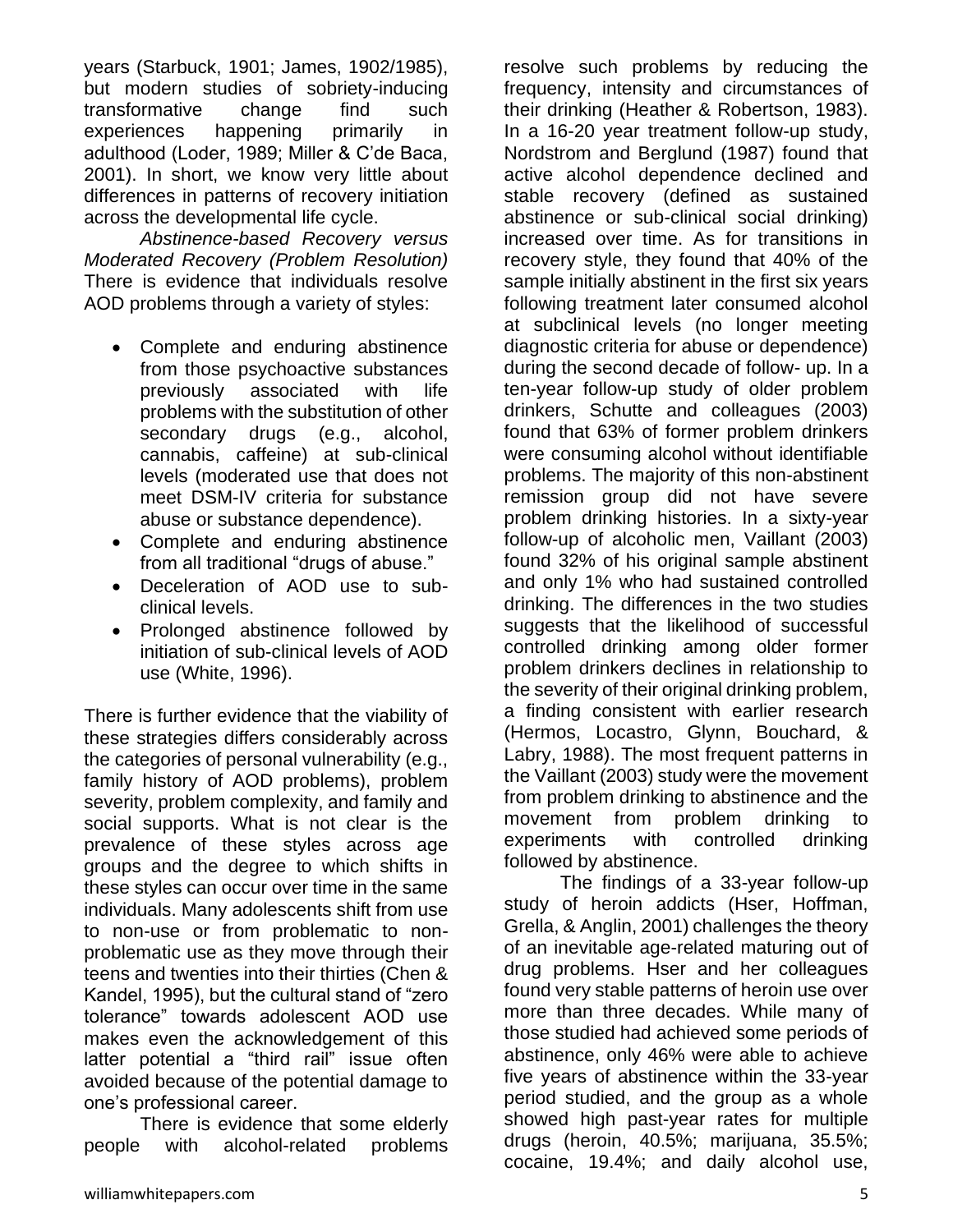21.1%). These findings suggest that addiction can span the aging process and constitute a lifelong condition. Recovery is not an inevitable product of aging.

*Treatment-assisted versus Natural Recovery* Most people with AOD problems do not seek treatment and most people who resolve such problems do so without treatment (Cunningham, Sobell, Sobell, & Kapur, 1995; Cunningham, Koski-Jannes, & Toneatto, 1999). There is a growing body of literature on this self-managed style of problem resolution known as natural recovery. A pattern of age-related "maturing out" of narcotic addiction was first described by Winick in 1962. Winick theorized that a maturation process within the life cycle of addiction led to cessation of drug use without intervention in a large portion of addicts. Subsequent studies confirmed that drug cessation increased with age but at a much lower rate than that predicted by Winick (Vaillant, 1966; Snow, 1973). Simpson and Sells (1990) found that opiate use did not cease simply as a function of age, but instead required an accumulation of consequences or a loss of energy required to sustain the opiate lifestyle.

In their review of 38 studies of natural recovery, Sobell, Ellingstad, and Sobell (2000) found two age-related patterns of natural recovery: 1) a young adult pattern of recovery associated with maturation and the assumption of adult role responsibilities, and 2) a later-life pattern of recovery associated with cumulative consequences of alcohol and other drug use. Natural resolution of alcohol problems in young adults is associated with getting married, remaining married, and becoming a parent; the failure to achieve natural resolution is associated with selection of and participation in a heavydrinking social network (Labouvie, 1996). Those successful in natural recovery are also reported in some studies to be younger and to have had shorter duration of AOD problems than those with treatment-assisted recovery (Cunningham, et al., 1995; Saunders, Phil, & Kershaw, 1979). Studies of older problem drinkers note that more than 70% resolve their drinking problems

without professional help (Schutte, Nichols, Brennan, & Moos, 2003).

Fillmore and colleagues (1988) found age-related differences in the factors promoting natural recovery. They found that natural recovery among late adolescents and young adults occurred primarily due to a shift in group norms, whereas maturing out of middle-age drinking problems was much more linked to individual life events. In the latter category, remission in the 30s and 40s was often attributed to the influence of spouse or friends, where remission after that was more likely to be associated with concerns about health. Watson and Sher (1998) noted in their review of the natural recovery literature that adults with late onset alcoholism were more likely to achieve natural recovery than were those older adults with early onset alcoholism (See also Atkinson, et al., 1990). Age -related maturing out may differ among African Americans and Hispanics who are more likely to develop alcohol problems later in life. There is also evidence of gender differences in agerelated remission patterns, with men achieving remission at higher rates than women from the late 20s to the mid-40s and women achieving higher rates of remission than men after the mid-40s (Fillmore, Hartka, Johnstone, Speiglman, & Temple, 1988).

*Recovery and Personal Identity* Persons who resolve AOD problems may do so with a pro-recovery (defining themselves as an "alcoholic"/"addict" in "recovery") or recovery-neutral identity (defining AOD problems in terms of a transient experience rather than in terms of their identity) (White, 1996). The degree to which such styles vary by age of recovery initiation has not been scientifically studied, but one would suspect such variations for adolescent-initiated recoveries and for recoveries initiated among older adults.

*Peer-supported Recovery versus Solo Recovery* Persons with AOD problems may resolve these problems with active support from other recovering people or with little or no contact with recovering people (White, 1996). Participation in mutual aid groups is associated with enhanced recovery rates (Emrick, Tonigan,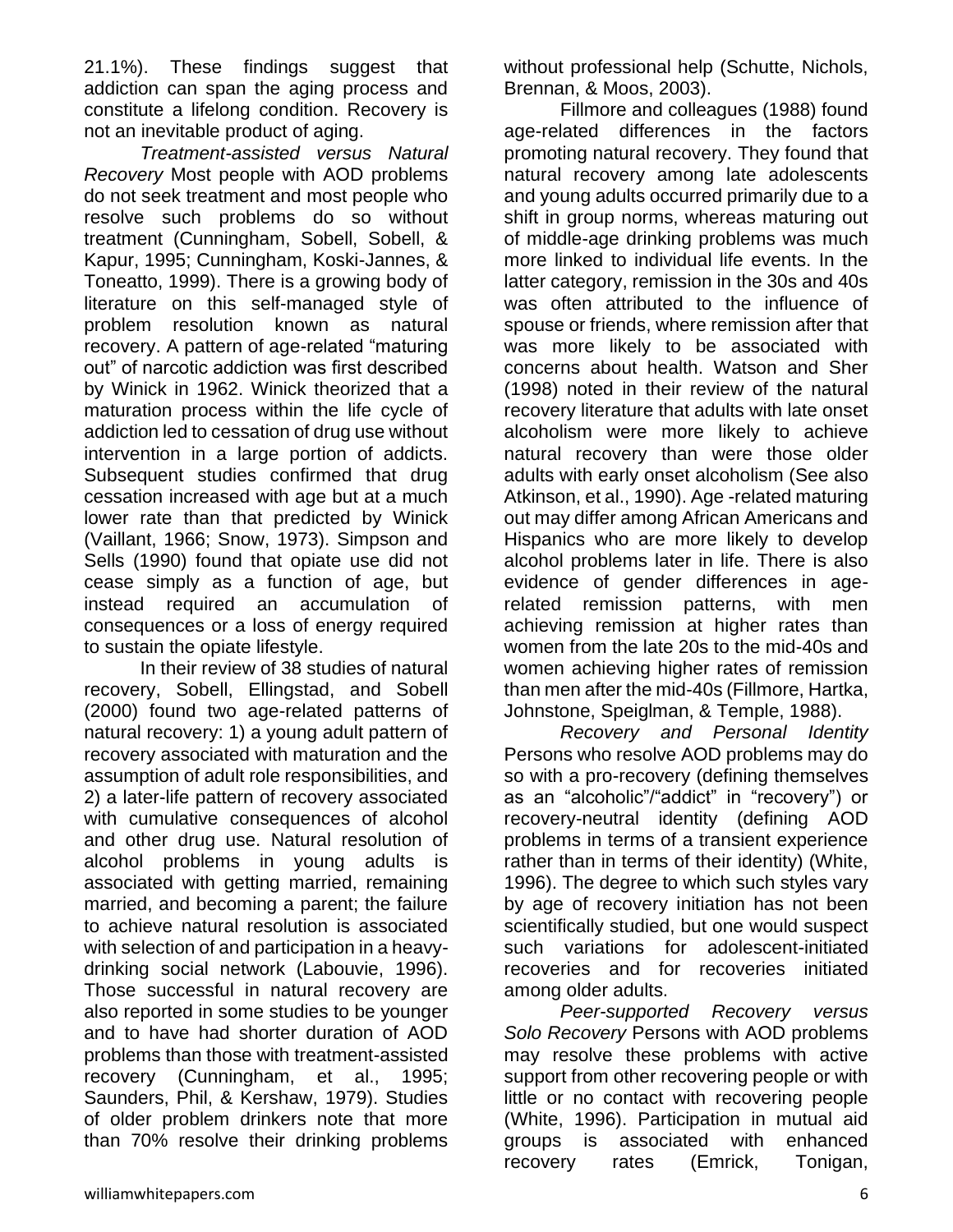Montgomery, & Little, 1993; Humphreys, Wing, McCarty, Chappel, Gallant, Haberle, et al, 2004). Such participation produces an additive effect to professional treatment of AOD problems (Fiorentine & Hillhouse, 2000), but these effects are limited by failure to affiliate with mutual aid groups such as Alcoholics Anonymous and Narcotics Anonymous following treatment and high dropout rates following initial exposure (See McIntyre, 2000 for a detailed analysis; Mäkelä, et al, 1996; Kelly & Moss, 2003). There is little data on differences in recovery mutual aid group affiliation rates by age. There are studies confirming that adolescent participation in recovery mutual aid groups is associated with improved recovery outcomes following treatment (Johnson & Herringer, 1993; Margolis, Kilpatrick, & Mooney, 2000; Kelly, Myers, & Brown, 2002), but this finding is tempered by reports that failure to affiliate and high attrition rates following exposure to self-help groups is the norm among adolescents (Godley & Payton, in press). A recent membership survey of AA noted that 2% of AA members were under age 21 and that 13% of AA members were aged 61 or over (Alcoholics Anonymous, 1999). There are reports of attrition of older AA members due to the influx of younger members with different lifestyles and drug choices (Chappel, 1993). McIntyre (2000) also notes that many AA members stop regularly attending meetings after achieving stable sobriety, although they continue to see themselves as AA members and may attend occasional AA celebrations.

Studies finding that self-help participation increases in the months immediately following treatment but then rapidly erodes—from 71% to 43% in one recent study of adults (Kissin, McLeod, & McKay, 2003)—have yet to be replicated in multiple studies with populations of adolescents and older adults. Studies have confirmed that intensity of self-help participation (e.g., number of meetings, having a sponsor, sponsoring others, reading program literature, etc.) enhances recovery outcomes (Montgomery, Miller and Tonigan, 1995; Humphreys, Moos and Cohen, 1997). This intensity of mutual aid

involvement has been found in at least one study to apply to adolescents as well as adults (Margolis, Kilpatrick, and Mooney, 2000). The author could find no studies that measured the effect of intensity of participation on recovery outcomes specifically for older adults. The role of age in such affiliation and attrition processes and the effects of intensity of self-help participation among adolescents and older adults deserve serious investigation.

## **Quality and Durability of Recovery**

*Recovery and Global Health* The term recovery spans removal of drugs from an otherwise unchanged life to a complete and positive transformation of one's character, identity and lifestyle. This broader transformation has been referred to as *emotional sobriety* (Wilson, 1953) or *wellbriety* (Coyhis, 1999). While there is growing interest in measuring these broader changes in personal identity, physical and emotional health, personal relationships, and social and occupational functioning, research has yet to fully illuminate transformations in global health over time in recovery and the differences in the degree of such changes based on the age of recovery initiation.

The short time periods of treatment follow-up and the lack of longitudinal studies of untreated populations in long-term recovery have provided us with only anecdotal reports on these larger dimensions of health in the later stages of recovery. Such studies could be revealing. For example, it is quite possible that the risk factors that contribute to early onset AOD use, the failure to master major developmental tasks due to early onset AOD use, and the lack of resulting "recovery capital" might not only diminish one's prospects of recovery but also substantially compromise the quality of recovery for those who achieve this status. The resulting higher rates of relapse and failure to achieve personal, relational and occupational health might require considerably different posttreatment monitoring and support strategies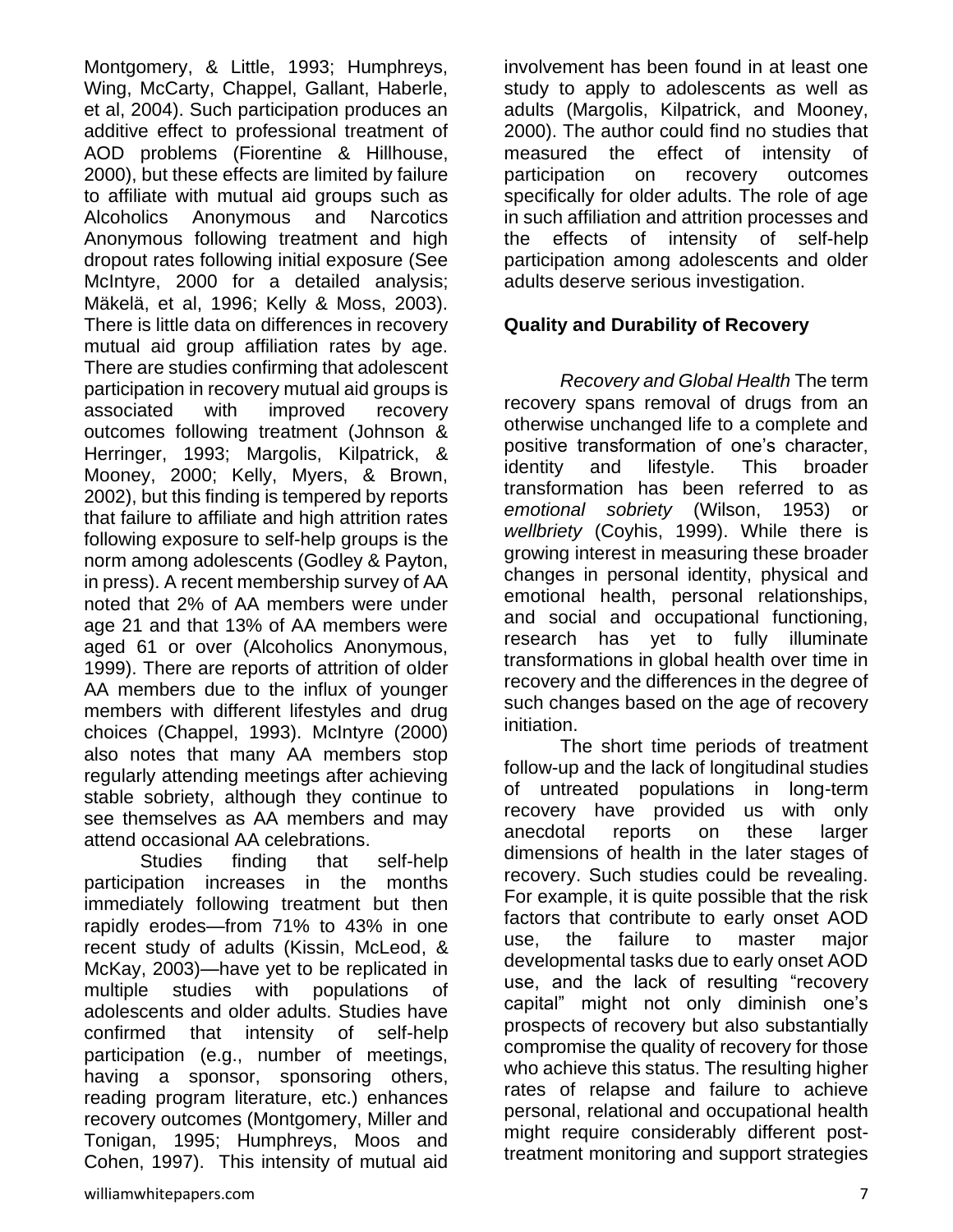compared to that needed for those with later onset of AOD use. Similarly, the successful treatment of late-onset AOD problems might require a much greater focus on achieving global health rather than a more restrictive focus on the elimination of AOD use.

*Recovery Durability* When is recovery stable (point at which the probability of future lifetime relapse is very low)? The alcoholism literature suggests that persons who reach the 4-5 year window of sustained sobriety have a low (under 15%) risk for future relapse in their lifetime (De Soto, O'Donnel, & De Soto 1989; Dawson, 1996; Jin, Rourke, Patterson, Taylor, & Grant, 1998). Studies on such stability in recovery from addiction to drugs other than alcohol are less definitive and focus primarily on post-treatment followup of heroin addiction. In a twelve-year follow-up study of individuals treated for heroin addiction, Simpson, Joe, Lehman, & Sells (1986) found a low (19%) rate of future relapse after three years of cessation of daily heroin use. The fragileness of recovery from opiate addiction is indicated by other longterm follow-up studies reporting that 20-25% of those who achieve five or more years of abstinence from heroin later returned to opiate use (Simpson & Marsh, 1986; Hser, et al., 2001). A recent study by Scott, Foss, and Dennis (in press) indicated that 83% of 1,326 clients followed up quarterly after discharge from addiction treatment experienced one or more recovery/relapse status transition over the three years of follow-up. Additional studies are required to determine if such recovery status volatility is greater or less for adolescents and older adults and whether these populations would benefit from more assertive models of posttreatment monitoring and support, active linkage to age-appropriate recovery support groups, and, when needed, early reintervention.

#### **Summary**

This article has highlighted some of the literature on effects of age on the prospects and patterns of recovery from alcohol- and other drug-related problems. There appear to be significant differences in

early- and late-onset substance use disorders, and available data suggests differences based on the age of recovery initiation. The emerging recovery research agenda should include focused attention on: 1) the influence of age of problem development upon the prospects for longterm recovery, 2) differences in pathways and styles of recovery across the developmental life cycle, and 3) the effects of age in interaction with other significant factors (e.g., gender, ethnicity, drug choice) on recovery processes. That knowledge base will lay the foundation for specialized approaches to treatment and recovery support for our youngest and oldest service consumers.

**Acknowledgement:** Support for this article was provided by grants from the National Institute on Drug Abuse (Grants R01 DA15523, R01 DA014409, R01 DA015133) and the Illinois Department of Human Services (Office of Alcoholism and Substance Abuse Services) via the Behavioral Health Recovery Management project. The opinions expressed here are those of the author and do not reflect the opinions or policies of these agencies.

## **References**

Alcoholics Anonymous. (1999). *Alcoholics Anonymous 1998 membership survey*. New York: A.A. World Services.

- Arria, A. M., Dohey, M. A., Mezzich, A. C., Bukstein, O. G., & Van Thiel, D. H. (1995). Self-reported health problems and physical symptomatology in adolescent alcohol abusers. *Journal of Adolescent Health, 16*(32), 226- 231.
- Atkinson, R. M., Tolson, R. L., & Turner, J. A. (1990). Late versus early onset problem drinking in older men. *Alcoholism: Clinical and Experimental Research, 14,* 574-579.
- Brennan, P. L. & Moos, R. H. (1995). Life context, coping responses, and adaptive outcomes: A stress and coping perspective on late-life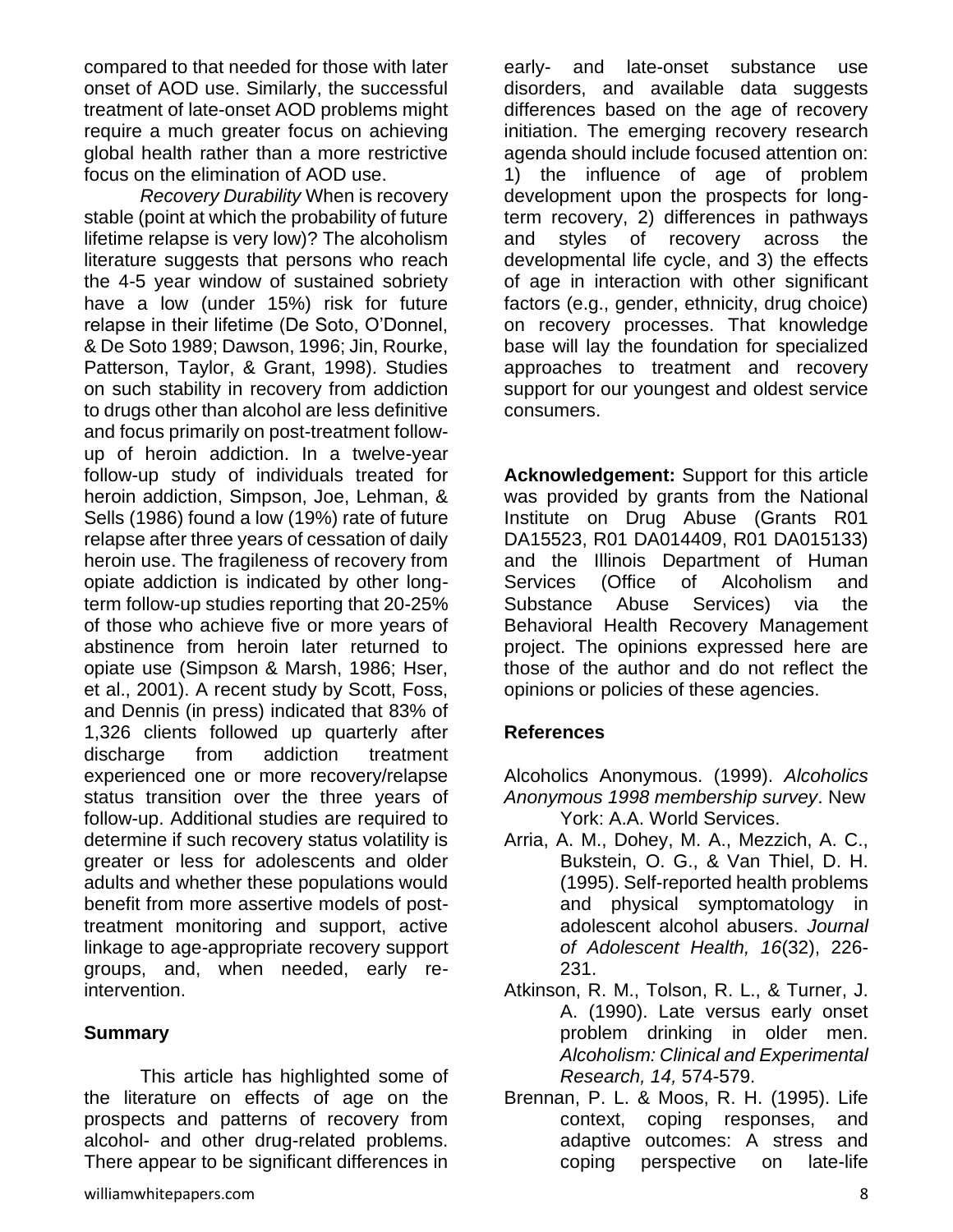problem drinking. In T. Beresford & E. Gomberg (Eds.), *Alcohol and Aging* (pp. 230-248). New York: Oxford University Press.

- Chappel, J. N. (1993). Long-term recovery from alcoholism. *Psychiatric Clinics of North America, 16*(1), 177-187.
- Chen, J., & Millar, W. (1998). Age of smoking initiation: Implications for quitting. *Health Reports, 9*(4), 39-46.
- Chen K., & Kandel, D. (1995). The natural history of drug use from adolescence to mid-thirties in a general population sample. *American Journal of Public Health, 85*(1), 41-47.
- Chou, S. P., & Pickering, R. P. (1992). Early onset of drinking as a risk factor for lifetime alcohol-related problems. *British Journal of Addiction, 87,* 1199- 1204.
- Coyhis, D. (1999). *The wellbriety journey: Nine talks by Don Coyhis.* Colorado Springs, CO: White Bison, Inc.
- Cunningham, J. A., Koski-Jannes, A., & Toneatto, T. (1999). Why do people stop their drug use? Results from a general population sample. *Contemporary Drug Problems, 26,* 695-710.
- Cunningham, J., Sobell, L. Sobell, M., & Kapur, G. (1995). Resolution from alcohol problems with and without treatment: Reasons for change. *Journal of Substance Abuse, 7,* 365- 372.
- Dawson, D.A. (1996). Correlates of pastyear status among treated and untreated persons with former alcohol dependence: United States, 1992. *Alcoholism: Clinical and Experimental Research, 20,* 771-779.
- Dennis, M. L., Babor, T., Roebuck, M. C., & Donaldson, J. (2002). Changing the focus: The case for recognizing and treating marijuana use disorders. *Addiction, 97* (Suppl. 1), S4-S15.
- Dennis, M. L., Titus, J. C., Diamond, G., Donaldson, J., Godley, S. H., Tims, F., et al. (2002). The Cannabis Youth Treatment (CYT) experiment: Rationale, study design, and analysis plans. *Addiction, 97,* S16-S34.
- De Soto, C. B., O'Donnel, W. E., & De Soto, J. L. (1989). Long-term recovery in alcoholics. *Alcoholism: Clinical and Experimental Research, 13,* 693-697.
- Emrick, D. C., Tonigan, J. S., Montgomery, H., & Little, L. (1993). Alcoholics Annonymous: What is currently known? In B. McCrady & W. R. Miller (Eds.), *Research on Alcoholics Anonymous: Opportunities and Alternatives* (pp. 41-78). New Brunswick, NJ: Rutgers Center on Alcohol Studies.
- Fillmore, K. M., Hartka, E., Johnstone, B. M., Speiglman, R., & Temple, M. T. (1988). *Spontaneous remission of alcohol problems: A critical review*. Washington, D.C.: Institute of Medicine.
- Fiorentine, R., & Hillhouse, M. (2000). Drug treatment and 12-step program participation: The additive effects of integrated recovery activities. *Journal of Substance Abuse Treatment*, 18, 65-74.
- Frykholm, B. (1985). The drug career. *Journal of Drug Issues, 15,* 333-346.
- Godley, M., Godley, S. H., Dennis, M., Funk, R., & Passetti, L. (2002). Preliminary outcomes from the assertive continuing care experiment for adolescents discharged from residential treatment. *Journal of Substance Abuse Treatment, 23,* 21- 32.
- Godley, M. & Payton, J. (2004). The urgent need for continuing care with adolescents: Recent research and recommendations. *Counselor*, 5, 49- 54.
- Goldman, M. S. (1983). Cognitive impairment in chronic alcoholics: Some causes for optimism. *American Psychologist, 38,*1045-1054.
- Granfield, R., & Cloud, W. (1999). *Coming clean: Overcoming addiction without treatment*. New York: New York University Press.
- Grant, B. F., & Dawson, D. A. (1997). Age at onset of alcohol use and its association with DSM-IV alcohol abuse and dependence. *Journal of*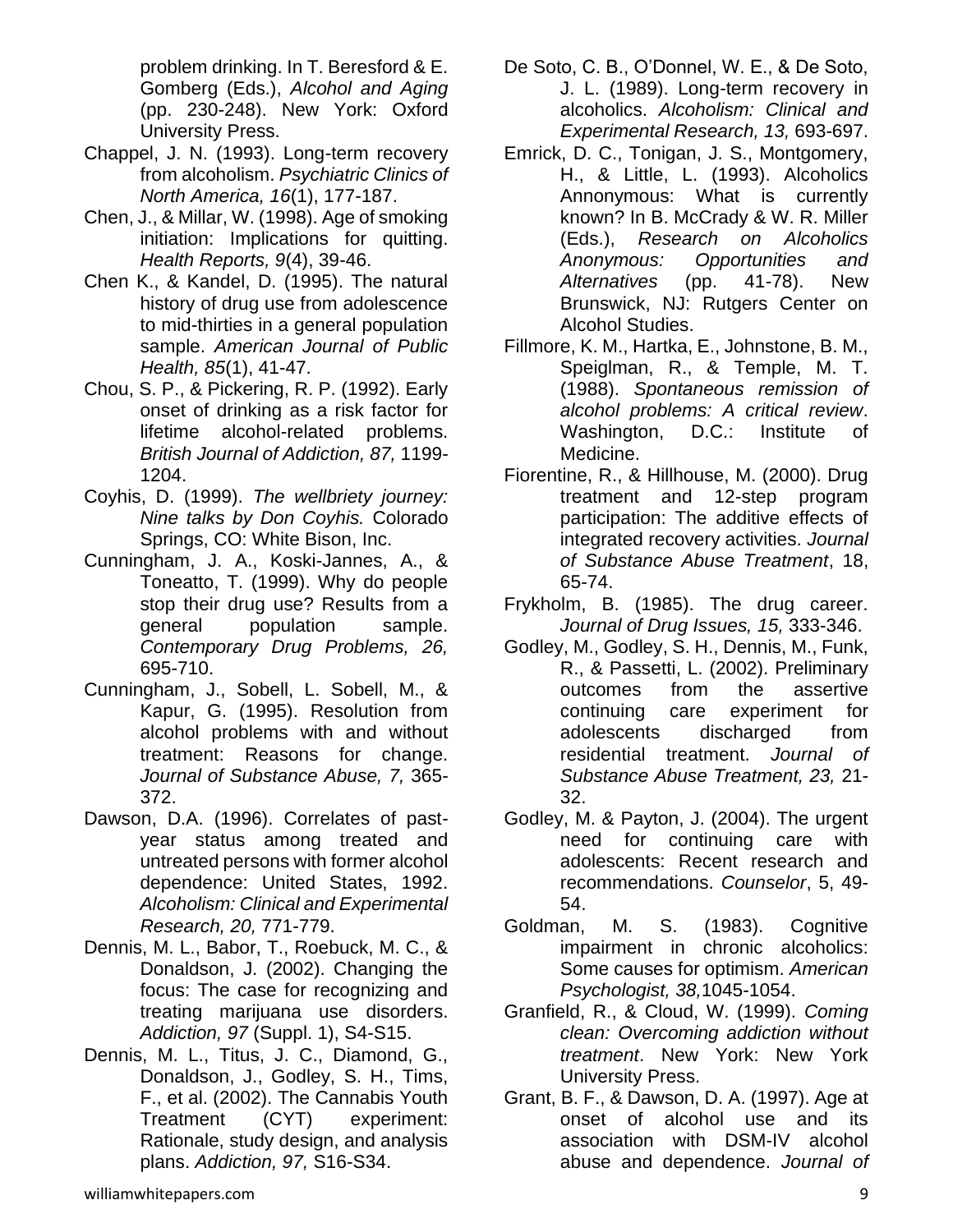*Substance Abuse, 9,* 103-110.

- Heather, N., & Robertson, I. (1983). *Controlled Drinking* (2nd ed.). New York: Methuen.
- Hermos, J. A., Locastro, J. S., Glynn, R. J., Bouchard, G. R., & De Labry, L. O. (1988). Predictors of reduction and cessation of drinking in communitydwelling men: Results from the normative aging study. *Journal of Studies on Alcohol*, *49*, 363-368.
- Humphreys, K., Moos, R. J., & Cohen, C. (1997). Social and community resources and long-term recovery from treated and untreated alcoholism. *Journal of Studies on Alcohol*, 58, 231-238.
- Humphreys, K., Wing, S., McCarty, D., Chappel, J., Galant, L., Haberle, B., et al, (2004). Self-help organizations for alcohol and drug problems: Toward evidence-based practice and policy. *Journal of Substance Abuse Treatment* 26, 151-158.
- Hser, Y., Anglin, M., Grella, C., Longshore, D., & Prendergast, M. (1997). Drug treatment careers: A conceptual framework and existing research findings. *Journal of Substance Abuse Treatment, 14*(3), 1-16.
- Hser, Y., Hoffman, V., Grella, C., & Anglin, D. (2001). A 33-year follow-up of narcotics addicts. *Archives of General Psychiatry, 58,* 503-508.
- James, W. (1985). *The Varieties of Religious Experience.* New York: Penguin. (Original work published in 1902).
- Jin, H., Rourke, S. B., Patterson, T. L., Taylor, M. J. & Grant, I. (1998). Predictors of relapse in long-term abstinent alcoholics. *Journal of Studies on Alcohol, 59,* 640-646.
- Johnson, E., & Herringer, L. (1993). A note on the utilization of common support activities and relapse following substance abuse treatment. *Journal of Psychology, 127,* 73-78.
- Keller, M., Lavori, P., Beardslee, W., Wunder, J., Drs., D., & Hasin, D. (1992). Clinical course and outcome of substance abuse disorders in adolescents. *Journal of Substance*

*Abuse Treatment, 9,* 9-14.

- Kelly, J. F., & Moos, R. (2003). Dropout from 12-step self-help groups Prevalence, predictors, and counteracting treatment influences. *Journal of Substance Abuse Treatment*, *24*, 241-250.
- Kelly, J. F., Myers, M. G., & Brown, S. A. (2002). Do adolescents affiliate with 12-step groups? A multivariate process model of effects. *Journal of Studies on Alcohol, 63,* 293-304.
- Kessler, R. C., Aguilar-Gaxiola, S., Berglund, P., Caraveo-Anduaga, J., DeWitt, D., Greenfield, S., et al. (2001). Patterns and predictors of treatment seeking after onset of a substance use disorder. *Archives of General Psychiatry, 58*(11), 1065- 1071.
- Kissin, W., McLeod, C. & McKay, J. (2003). The longitudinal relationship between self-help group attendance and course of recovery. *Evaluation and Program Planning, 26,* 311-323.
- Kreichbaun, N., & Zering, G. (2000). Adolescent patients. In G. Zering (Ed.), *Handbook of Alcoholism* (pp. 129-136). Boca Raton, LA: CRC Press.
- Labouvie, E. (1996). Maturing out of substance use: Selection and selfcorrection. *Journal of Drug Issues, 26*(2), 457-476.
- Loder, J. E. (1989). *The Transforming Moment.* Colorado Springs, CO: Helmers and Howard.
- Mäkelä, K., Arminen, I., Bloomfield, K., Eisenbach-Stangl, I., Bergmark, K., Kurube, N., et al. (1996). *Alcoholics Anonymous as a Mutual-Help Movement: A Study in Eight Societies*. Madison: University of Wisconsin.
- Margolis, R., Kilpatrick, A., & Mooney, B. (2000). A retrospective look at longterm adolescent recovery: Clinicians talk to researchers. *Journal of Psychoactive Drugs, 32,* 117-125.
- McIntyre, D. (2000). How well does A.A. work? An analysis of published A.A. surveys (1968-1996) and related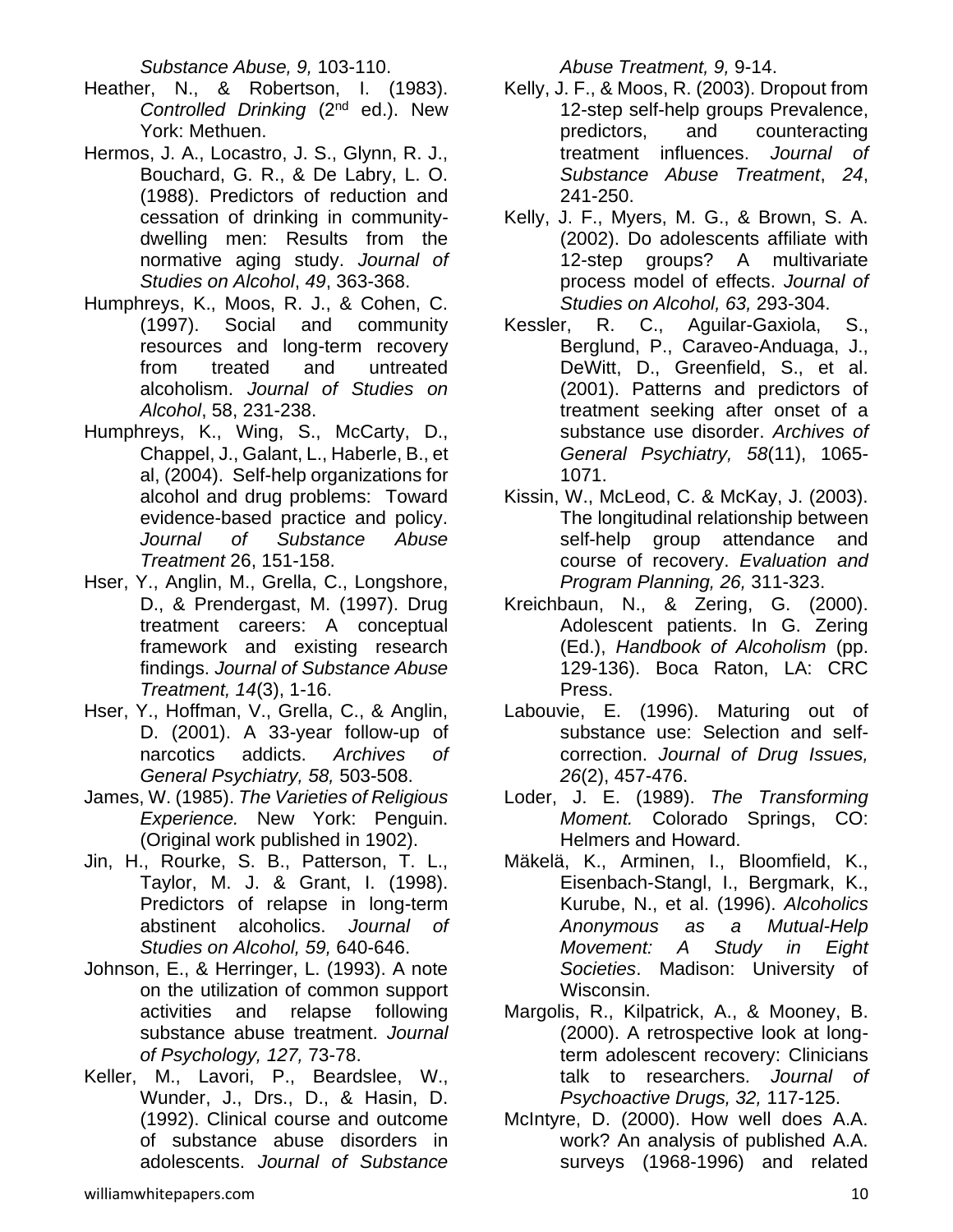analyses/comments. *Alcoholism Treatment Quarterly, 18*(4), 1-18.

- Miller, W. R., & C'de Baca, J. (2001). *Quantum Change.* New York: Guilford.
- Montgomery, H. A., Miller, W. R., & Tonigan, J. S. (1995). Does Alcoholics Anonymous involvement predict treatment outcome? *Journal of Substance Abuse Treatment*, 12, 241-246.
- Moos, R. H. (1994). Why do some people recover from alcohol dependence, whereas others continue to drink and become worse over time? *Addiction, 89,* 31-34.
- National Institute on Alcohol Abuse and Alcoholism. (2003). Underage drinking: A major public health challenge. *Alcohol Alert, 59,* 1-7.
- Nordstrom, G., & Berglund, M. (1987). Ageing and recovery from alcoholism. *British Journal of Psychiatry, 151,* 382-388.
- Presley, C. A., Meilman, P. W., & Lyerla, R. (1991). *Alcohol and Drugs on American College Campuses: Volume 1: 1989-91*. Carbondale, IL: Southern Illinois University Student Health Programs (The Core Institute).
- Prochaska, J. O., Norcross, J. C., & DiClemente, C. C. (1994). *Changing for Good.* New York: Avon.
- Rigler, S. K. (2000). Alcoholism in the elderly. *American Family Physician, 61*(5), 1710-1716.
- Risberg, R., & White, W. (2003). Adolescent substance abuse treatment: Expectations versus outcomes. *Student Assistance Journal, 15*(2), 16-20.
- Saunders, W. M., Phil, M., & Kershaw, P. W. (1979). Spontaneous remission from alcoholism: A community study. *British Journal of Addiction, 74,* 251- 265.
- Schutte, K. K., Brennan, P. L., & Moos, R. H. (1994). Remission of late-life drinking problems: A 4-year follow-up. *Alcoholism: Clinical and Experimental Research, 18*(4), 835-843.
- Schutte, K. K., Byrne, F. E., Brannan, P. L., & Moos, R. H. (2001). Successful remission of late-life drinking problems: A 10-year follow-up. *Journal of Studies on Alcohol, 62*(3), 322-334.
- Schutte, K. K., Nichols, K. A., Brennan, P. L., & Moos, R. H. (2003). A ten-year follow-up of older former problem drinkers: Risk of relapse and implications of successfully sustained remission. *Journal of Studies on Alcohol, 64*(3), 367-374.
- Scott, C. K, Foss, M. A., & Dennis, M. L. (under review). Pathways in the relapse, treatment, recovery cycle over three years. *Journal of Consulting & Clinical Psychology.*
- Simpson, D. D., Joe, G. W., Lehman, W. E. & Sells, S. B. (1986). Addiction careers: Etiology, treatment, and 12 year follow-up outcomes. *Journal of Drug Issues, 16*(1), 107-122.
- Simpson, D. D., & Marsh, K. L. (1986). Relapse and recovery among opioid addicts 12 years after treatment. In F. Tims & C. Luekefeld (Eds.), *Relapse and Recovery in Drug Abuse* (NIDA Monograph 72, pp. 86-103). Rockville, MD: National Institute on Drug Abuse.
- Simpson, D. D., & Sells, S. B. (1990). *Opioid addiction and treatment: A 12-year follow-up*. Malabar, FL.: Krieger.
- Snow, M. (1973). Maturing out of narcotic addiction in New York City. *International Journal of the Addictions, 8*(6), 921-938.
- Sobell, L. C., Ellingstad, T., & Sobell, M. B. (2000). Natural recovery from alcohol and drug problems: Methodological review of the research with suggestions for future directions. *Addiction, 95,* 749-764.
- Sobell, M. B., Sobell, L. C., Cunningham, J. C., & Agrawal, S. (1998). Natural recovery over the lifespan. In E. L. Gomberg, A. M. Hegedus, & R. A. Zucker (Eds.), *Alcohol problems and aging* (NIAAA Research Monograph No. 33, pp. 397-405). Bethesda, MD: